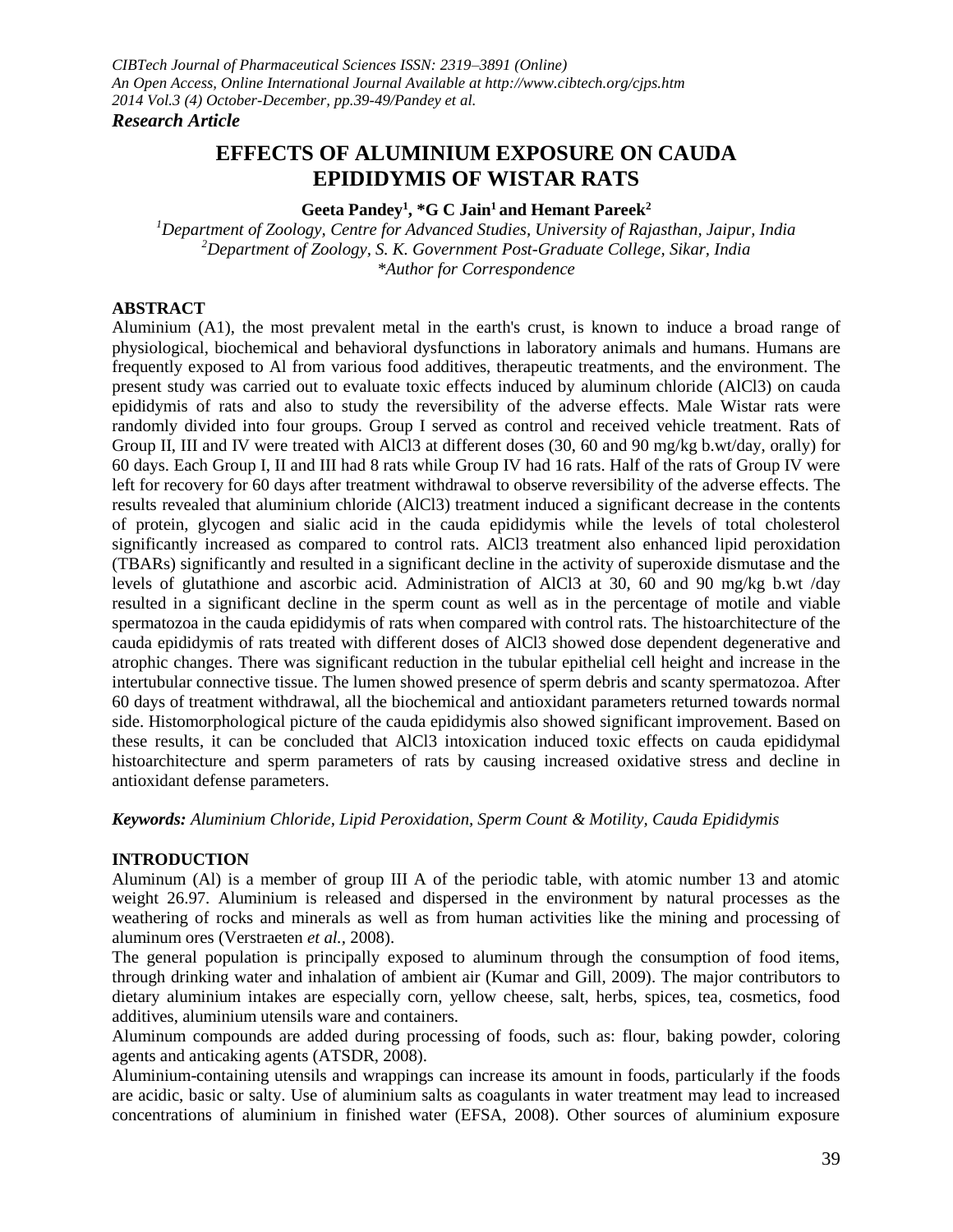# *Research Article*

include pharmaceutical products and a number of topically applied consumer products (Reinke *et al.,* 2003).

In humans and experimental animals, the oral bioavailability of aluminium is approximately 0.3% from drinking water whereas about 0.1% from food and beverages (ATSDR, 2008). Approximately 0.1–0.6% of ingested aluminum is usually absorbed via gastrointestinal tract. This is probably due to the formation of insoluble aluminium phosphate that cannot be absorbed and is subsequently excreted in the faeces (Spencer & Lender, 1979). Once absorbed, it binds to various ligands in the blood and distributes to every organ, with highest concentrations found in bone and lung tissues. It is mainly transported by plasma transferrin in its sites left vacant by iron, and to a much lesser extent by albumin. Greater than 95% of aluminium is eliminated by the kidney and  $\sim$  2% is excreted in bile (Berthon, 1996). The median lethal oral dose of aluminium chloride was found to be 850 mg/kg body weight (Spector, 1956).

Aluminium has been reported as a potential toxicant for the male reproductive system as manifested by reduction in testicular and accessory sex organ weight (Llobet *et al.,* 1995; Trif *et al.,* 2007); decreased epididymal sperm count, viability and motility (Yousef *et al.,* 2005b; Ige and Akhige, 2012) and disrupted steroidogenesis (Guo *et al.,* 2001; Mayyas *et al.,* 2005) in aluminium exposed organisms. In addition, aluminium can also induce oxidative stress and adverse effects on sexual behavior, territorial aggression, fertility and reproduction in males (Pandey and Jain, 2013)

# **MATERIALS AND METHODS**

Aluminium chloride (AlCl3) was procured from Merck, India Ltd., Mumbai, India. All other chemicals used in the study were of analytical-reagent grade. Adult, healthy, male albino rats (Wistar strain) of proven fertility were initially procured from IVARI Izzatnagar, Bareilly (U.P.), India and from these a colony was established in the animal house facility of the department. The subsequent progeny of these rats were used for experimental purpose. The rats were housed in groups in polypropylene cages measuring 12" X 10" X 8" under standard laboratory condition of light-dark cycle (14hr-10hr) and temperature (22±30C) and provided water and a nutritionally adequate pallet diet (Aashirwad Food Industries, Chandigarh, India) *ad libitum*.

The animal care and handling were done according to the guidelines set by Indian National Science Academy (INSA, 1992 New Delhi, India) for maintenance and use of experimental animals. The study was approved by the Animal Ethical Committee of the Department of Zoology, University of Rajasthan, Jaipur.

Male rats of proven fertility were selected and than randomly divided into four groups each having eight rats except group-IV, which has 16 rats. Group I rats treated with vehicle (distilled water, 0.5 ml/rat/day) for 60 days. Rats of group II, III and IV were treated with aluminium chloride (30, 60 and 90 mg/kg b.wt./day dissolved in distilled water) orally, for 60 days. Reversibility of the adverse effects was also observed after 60 days of the treatment withdrawal in group-IV.

### *Autopsy Schedule*

Twenty four hours after administration of the last dose, all the overnight fasted rats from various treated groups were sacrificed under ether anesthesia. Blood samples were collected by cardiac puncture. The blood sample was allowed to clot at  $37^{\circ}$ C and the serum was separated by centrifugation and stored at- $20^{\circ}$ C for biochemical analysis. Cauda epididymis was fixed in Bouin's fluid for histopathological observations. Remaining half were kept frozen at -20<sup>0</sup> \-70<sup>0</sup> C for biochemical estimations.

# *Sperm Parameters*

#### *Sperm Motility and Density*

To determine the sperm motility and density (sperm counts), 100 mg of cauda epididymis was minced with a sharp razor blade suspended in 2.0 ml normal saline  $(0.9\%$  NaCl,  $37^{\circ}$ C). The suspension was passed through a nylon mesh to separate the tissue from the sperm. One drop of the evenly mixed sample was applied to a Neubauer's counting chamber under coverslip. Quantitative motility expressed as percentage was determined by counting both motile and immotile spermatozoa in deferment areas under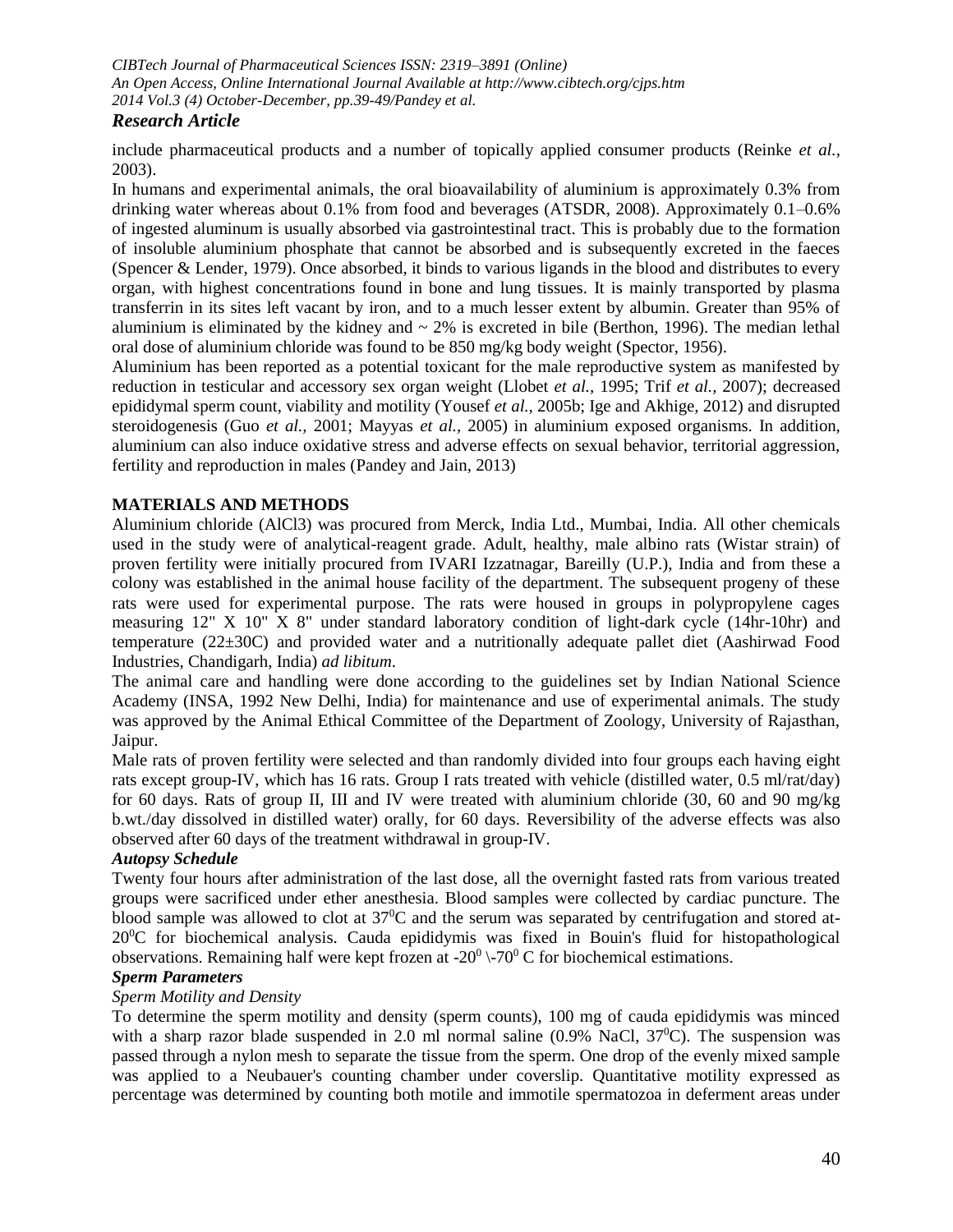# *Research Article*

light microscope at a magnification of X100. Sperm counts were made by the routine procedure and expressed as million/ml of suspension (Prasad *et al.,* 1972).

*Sperm Viability*

Sperm vitality was assessed by nigrosin-eosin staining method. One drop of the 1% aqueous solution of eosin-y and 10% aqueous solution of nigrosin was placed in a microcentrifuge tube. A drop of well mixed sperm sample was added to it and mixed thoroughly. The mixture was dropped on a glass slide and observed under X 400 magnification. The percentage of alive (without stain) and dead (red) cells were determined by at least counting 200 cells (Bjorndahl *et al.,* 2003).

## *Biochemical Analysis*

Frozen reproductive tract tissues were analyzed for total protein (Lowry *et al.,* 1951), Glycogen (Montgomery, 1957), Sialic acid (Warren, 1959), Total Cholesterol (Zlatkis *et al.,* 1953), Fructose (Mann, 1964), Lipid peroxidation (TBARs, Ohkawa *et al.,* 1979), Superoxide dismutase (Marklund and Marklund, 1974), Glutathione (Moron *et al.,* 1979), Ascorbic acid (Roe and Kuether, 1943).

For all quantitative estimations, tissues obtained from different animals of a treated and control group were pooled to prepare the homogenate. At least seven samples from each group were taken and averaged.

# *Histology*

For histological observation, Bouin's fixed cauda epididymis were washed in water to remove excess of fixative, dehydrated in graded series of alcohol, cleared in xylene, embedded in paraffin wax and sectioned at 5 µm and counter stained in eosin and hematoxylin. Sections were observed for histopathological effects under light microscope.

# **RESULTS AND DISCUSSION**

There was significant decline in the sperm count, percentage of motile and viable sperms in cauda epididymis of aluminium chloride (30, 60 and 90 mg/kg b.wt./day; respectively) treated rats when compared with control group.

After 60 days of treatment withdrawal in 90 mg/kg b.wt./day dose group, a significant improvement in the sperm parameters was noticed when compared with Group-IV (90 mg/kg b.wt./day). Although, it was still low (P<0.01) when compared with control rats.

There was dose dependent decline in the total protein and sialic acid concentration in epididymis (P<0.05, P<0.01, P<0.001) of rats treated with aluminium chloride (30, 60 and 90 mg/kg b.wt./day; respectively), when compared with control group. However, after 60 days of treatment withdrawal, the total protein and sialic acid concentration was recovered significantly in epididymis when compared with rats of Group-IV (90 mg/kg b.wt./day), but it was still low  $(P<0.01)$  in comparison to control group.

There was significant dose dependent increase in the glycogen and total cholesterol concentration in epididymis of rats treated with 30, 60 and 90 mg/kg b.wt./day doses of aluminium chloride, respectively. The glycogen level in epididymis was significantly  $(P<0.01)$  recovered after 60 days of treatment withdrawal when compared with Group-IV (90 mg/kg b.wt./day) rats, however, it was still significantly higher in epididymis (P<0.01) when compared to control rats, suggesting partial recovery.

There was a dose dependent increase in lipid peroxidation (TBARs) in epididymis (P<0.05, P<0.001, P<0.001) of rats treated with aluminium chloride (30, 60 and 90 mg/kg b.wt./day; respectively) while a significant (P<0.05, P<0.001, P<0.001) dose dependent decrease in superoxide dismutase (SOD) activity as well as in content of glutathione and ascorbic acid was recorded in epididymis of aluminium chloride (30, 60 and 90 mg/ kg b. wt/day; respectively) treated rats in comparison to control rats.

After 60 days of cessation of aluminium chloride treatment, a significant decrease  $(P<0.01)$  in lipid peroxidation (TBARs) while improvement in the content of ascorbic acid, glutathione and activity of superoxide dismutase in epididymis was noticed as compared to rats of Group-IV (90 mg/kg b.wt./day), although its level was still high  $(P<0.01)$  in comparison to control.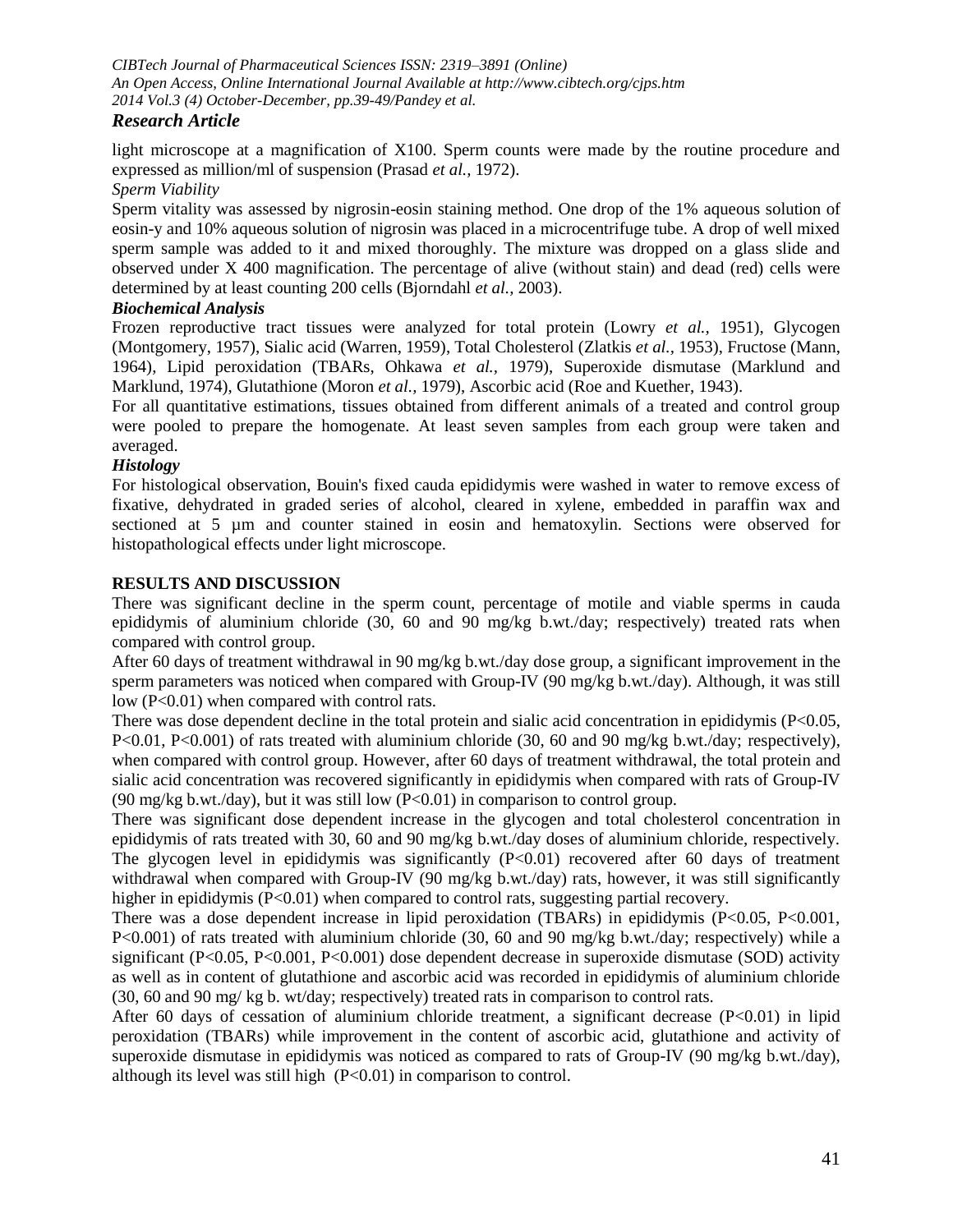# *Research Article*

In cauda epididymis of control rats, large compactly packed tubules with little intertubular tissue were observed. The tubules were lined with columnar cells bearing stereocilia at adluminal surface. The lumen is full of spermatozoa (Figure 1, 2).



**Figure 1: Photomicrograph of the Cross Section of Cauda Epididymis of Control Rat Showing Normal Histoarchitecture (H.E. X 200)**



**Figure 2: Photomicrograph of the Same at Higher Magnification. Note Closely Packed Tubules Lined with Low Columnar Cells with Prominent Nucleus, Bearing Stereocilia and a Large Number of Densely Packed Spermatozoa in the Lumen (H.E. X 400)**



**Figure 3: Photomicrograph of the Cross Section of Cauda Epididymis of Aluminium Chloride (30 mg/kg b.wt/day) Treated Rat Showing Degenerative Changes (H.E. X 200)**



**Figure 4: Photomicrograph of the same at Higher Magnification Displaying Reduction in the Epithelial Cell Height, Increase in Intertubular Stroma and Decline in the Number of Spermatozoa in Lumen (H.E. X 400)**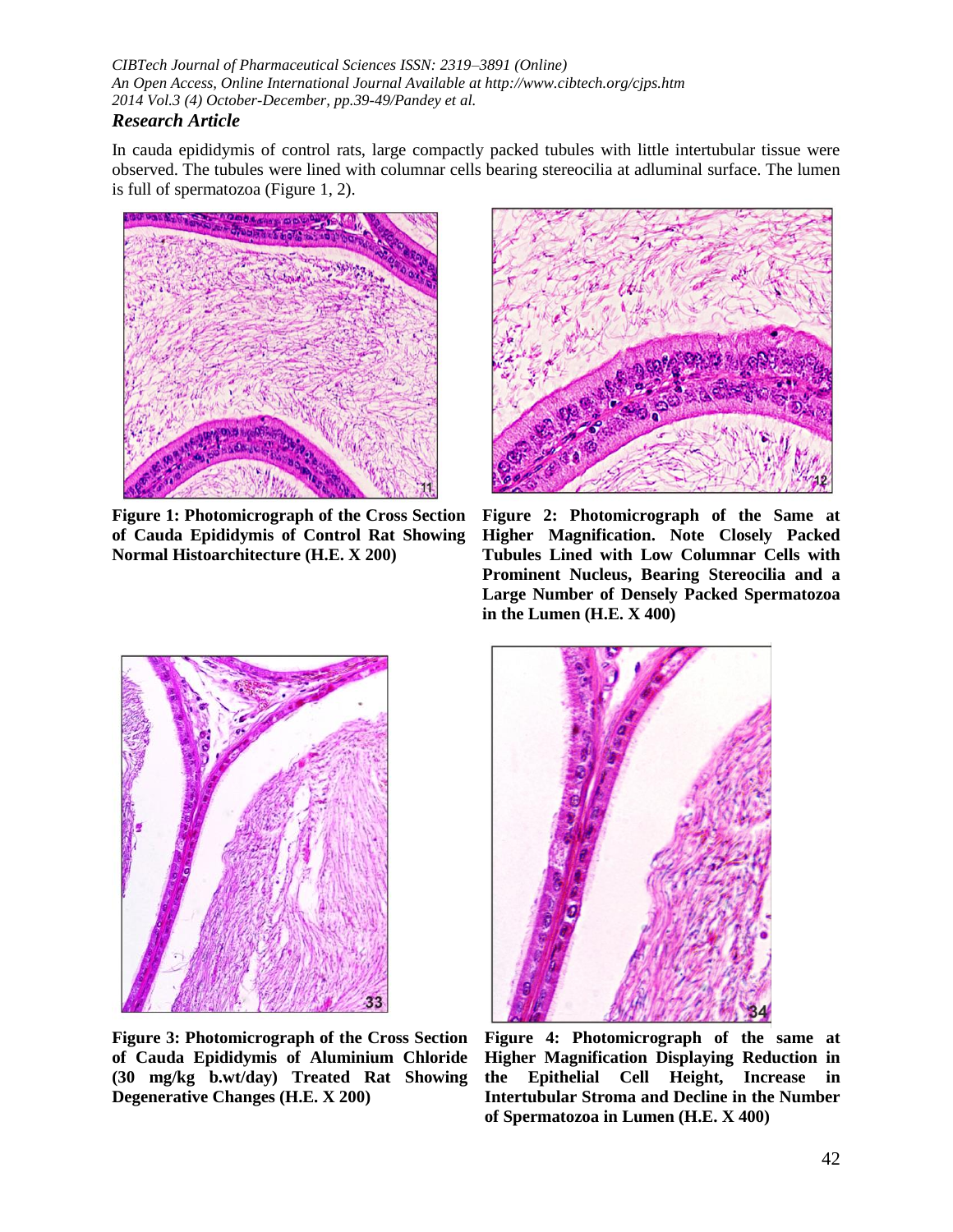# The histoarchitecture of the cauda epididymis of rats treated with aluminium chloride (30 mg/kg b.wt./day) showed degenerative changes. There was reduction in the tubular size and epithelial cell height (P<0.05) accompanied with slight increase in intertubular connective tissue. The number of spermatozoa was significantly declined in the lumen as compared to control rats (Figure 3, 4).

The incidences and grades of the histological changes in cauda epididymis in rats treated with 60 mg/kg b.wt./day dose were manifested by extensive degenerative changes in epithelial cells of cauda epididymis, reduction in epithelial cell height, degenerative changes and vacuolization in the epithelial cells, short and scanty stereocilia, increase in the intertubular connective tissue, presence of cell debris as well as depletion of spermatozoa count in tubular lumen (Figure 5, 6).





**Figure 5: Photomicrograph of the Cross Section of Cauda Epididymis of Aluminium Chloride (60 mg/kg b.wt./day) Treated Rat Showing Marked Degenerative Changes in the Epithelial Cells and Decreased Sperm Density in the Lumen (H.E. X 200)**

**Figure 6: Photomicrograph of the Same at Higher Magnification. Note Reduced Epithelial Cell Height, Absence of Stereocilia and Degenerative Changes in Epithelial Cells. Lumen Contains Lesser Number of Spermatozoa (H.E. X 400)**

In 90 mg/kg b.wt./day dose group the luminal epithelium showed extensive marked degeneration and vacuolization in epithelial cells. The epithelial cells lining the lumen were significantly reduced in height and showed almost loss of sterocilia. A relatively large amount of connective tissue was observed between the tubules. Luminal sperms were almost degenerated (Figure 7, 8).

After 60 days of the cessation of treatment (90 mg/kg b.wt./day), the histomorphological observations of the epididymis of rats showed significant recovery of the degenerative effects in tubules. The epididymal epithelial cell height was significantly improved and lumen showed presence of moderate number of spermatozoa (Figure 9, 10).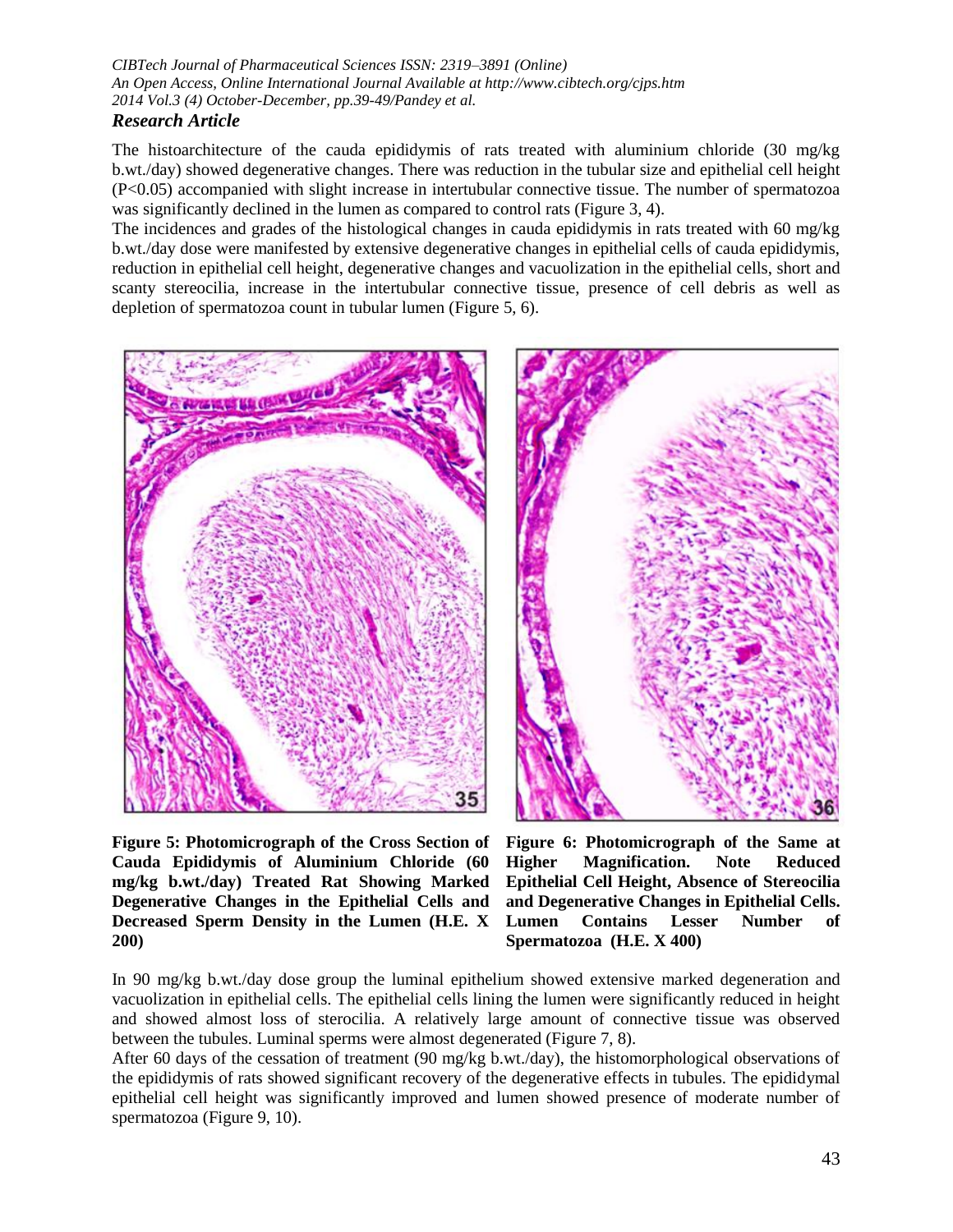

**Figure 7: Photomicrograph of the Cross Section of Cauda Epididymis of Aluminium Chloride (90 mg/kg b.wt./day) Treated Rat Showing Marked Degenerative Changes. (H.E. X 200)**



**Figure 9: Photomicrograph of the Cross Section of Cauda Epididymis of Rat after 60 Days of Withdrawal of Aluminium Chloride Treatment (90 mg/kg b.wt./day for 60 days) Exhibiting Significant Recovery (H.E. X 200)**



**Figure 8: Photomicrograph of the Same at Higher Magnification Showing Degeneration and Vacuolization in Tubular Epithelium Along with Reduction in Tubular Size and Epithelial Cell Height, Disappearance of Stereocilia and Sperm Debris in the Lumen (H.E. X 400)**



**Figure 10: Photomicrograph of the Same at Higher Magnification Showing Increase in Epithelial Cell Height, Presence of Stereocilia and Large Number of Spermatozoa in Lumen. (H.E. X 400)**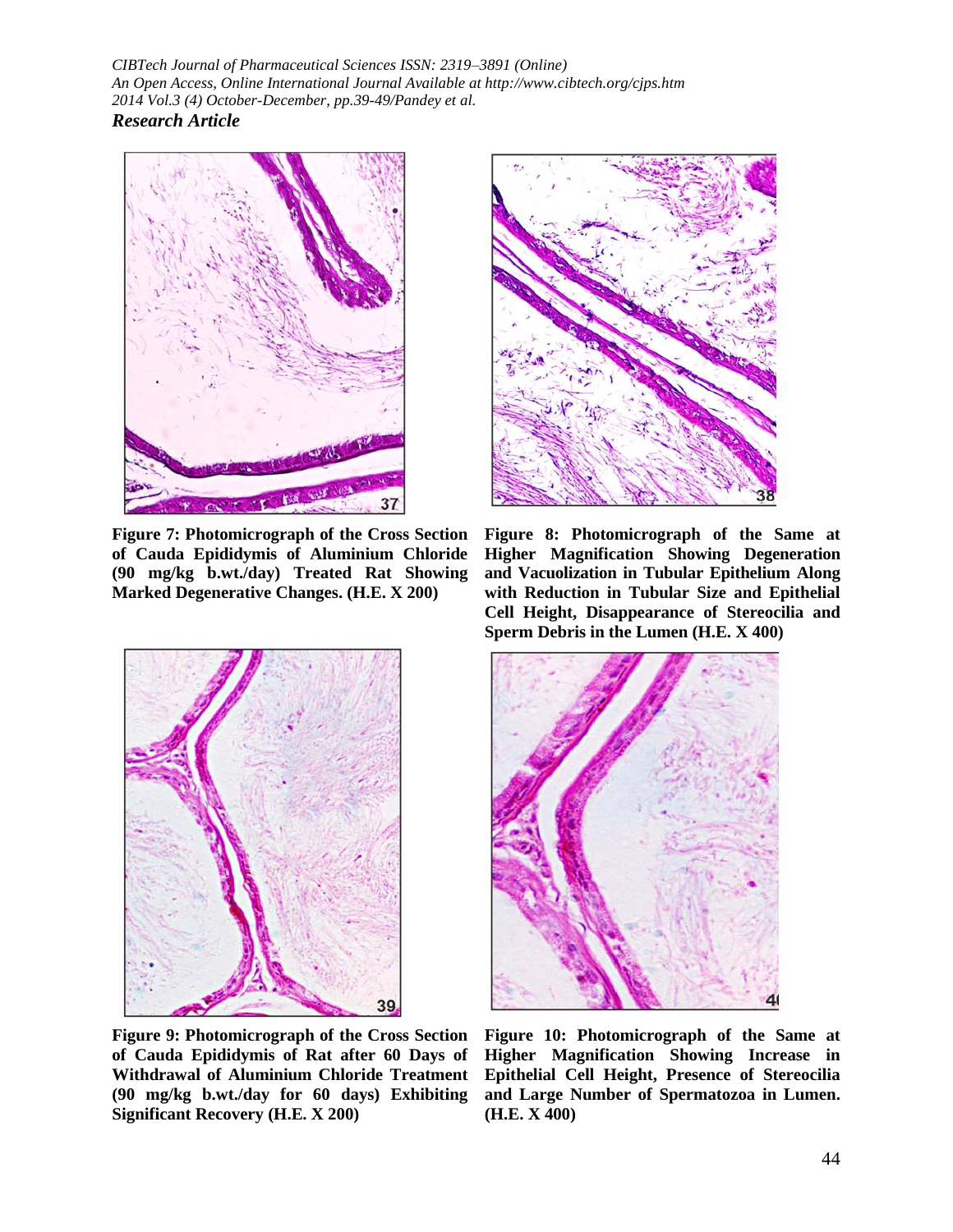| <b>Treatments</b>                                                                                   |                 | <b>Sperm count</b><br>(Million / ml) | <b>Sperm motility</b><br>$($ %) | <b>Sperm viability</b><br>$($ %) |
|-----------------------------------------------------------------------------------------------------|-----------------|--------------------------------------|---------------------------------|----------------------------------|
| Group-I<br><b>Control</b> (vehicle)                                                                 |                 | $46.5 \pm 1.95$                      | $75.08 \pm 2.45$                | $82.6 \pm 2.99$                  |
| Group-I<br><b>Aluminium</b><br>$(30 \text{ mg/kg b.wt./day})$                                       | <b>Chloride</b> | $37.66 \pm 1.29$ a                   | $66.57 \pm 3.44$ <sup>a</sup>   | $72.87 \pm 3.67$ a               |
| <b>Group-II</b><br><b>Aluminium</b><br>$(60 \text{ mg/kg b.wt./day})$                               | Chloride        | $30.72 \pm 1.98$ c                   | $41.56 \pm 2.52$ c              | $54.5 \pm 2.91$ c                |
| <b>Group-III</b><br><b>Aluminium</b><br>$(90 \text{ mg/kg b.wt./day})$                              | Chloride        | $21.85 \pm 1.73c$                    | $28.26 \pm 1.72$ c              | $4.37 \pm 2.80$ c                |
| <b>Recovery-Group</b><br>(after 60 days of treatment $35.19 \pm 1.86$ <sup>b**</sup><br>withdrawal) |                 |                                      | $b***$<br>$61.03 \pm 3.11$      | $65.87 \pm 3.90^{\mathrm{b}}$ ** |

### **Table 1: Cauda Epididymal Sperm Analysis and Reproductive Performance of Rats Treated with Various Doses of Aluminium Chloride**

### *Levels of significance: Values represent mean ± SEM (n=8)*

*ns- Non significant; a- P<0.05; b- P<0.01; c- P<0.001, ammonium molybdate treated groups compared with control group.*

*+- non significant; \*- P<0.05; \*\*- P<0.01; \*\*\*- P<0.001, recovery group compared with group-VII. (One way ANOVA followed by LSD multiple comparison test)* 

### *Discussion*

Semen is a sensitive indicator of direct toxic effects and hormonal disruption exerted by environmental, occupational and lifestyle exposures of various toxicants (Mendiola, 2009; Morakinyo *et al.,* 2010). Aluminium chloride exposure resulted in a dose dependent significant decline in sperm count, motility and viability. The changes observed in sperm parameters are in agreement with previous reports of aluminium (Yousef *et al.,* 2005b; Khattab *et al.,* 2010) exposure in experimental animals. Khattab, (2007) suggested that aluminium crosses the blood-testis barrier and degenerate spermatogenic cells which disrupted spermatogenesis and resulted in reduced sperm count. The epididymal secretory products also play a vital role in maintenance of sperm structure and function which are also released under the control of androgens. Hence, the reduction in the sperm concentration may be a direct outcome of degeneration/ resorption of sperms due to paucity of such secretory products resulting from reduced testosterone level (Robaire *et al.,* 2006). The deterioration in sperm parameters might be correlated with enhanced lipid peroxidation. Mammalian spermatozoa are rich in poly unsaturated fatty acids which makes them susceptible to oxidative damage. So, decreased level of antioxidants or increased ROS level disrupts the physiological functions of the spermatozoa and impairs motility, viability and structural integrity of spermatozoa (Rivlin *et al.,* 2004). Sperm parameters were significantly improved in aluminium chloride treated recovery group after 60 days of treatment withdrawal possibly via restoration in antioxidant status. The principal cells of epididymal epithelium synthesize a variety of proteins which contributes to the distinctive luminal protein profile within each epididymal region which is thought to be integral for sperm maturation (Caballero *et al.,* 2011). Treatment of aluminium chloride resulted in a significant reduction in the concentration of total protein in epididymis. Androgen regulates the synthesis of epididymal proteins in rats. A significant decline of protein content in cauda epididymides might be due to reduction in secretory activity of the epithelial cells of epididymis because of the androgen deprivation effect (Lasserre *et al.,* 2001). The restoration in the protein content of epididymis towards normal value after 60 days of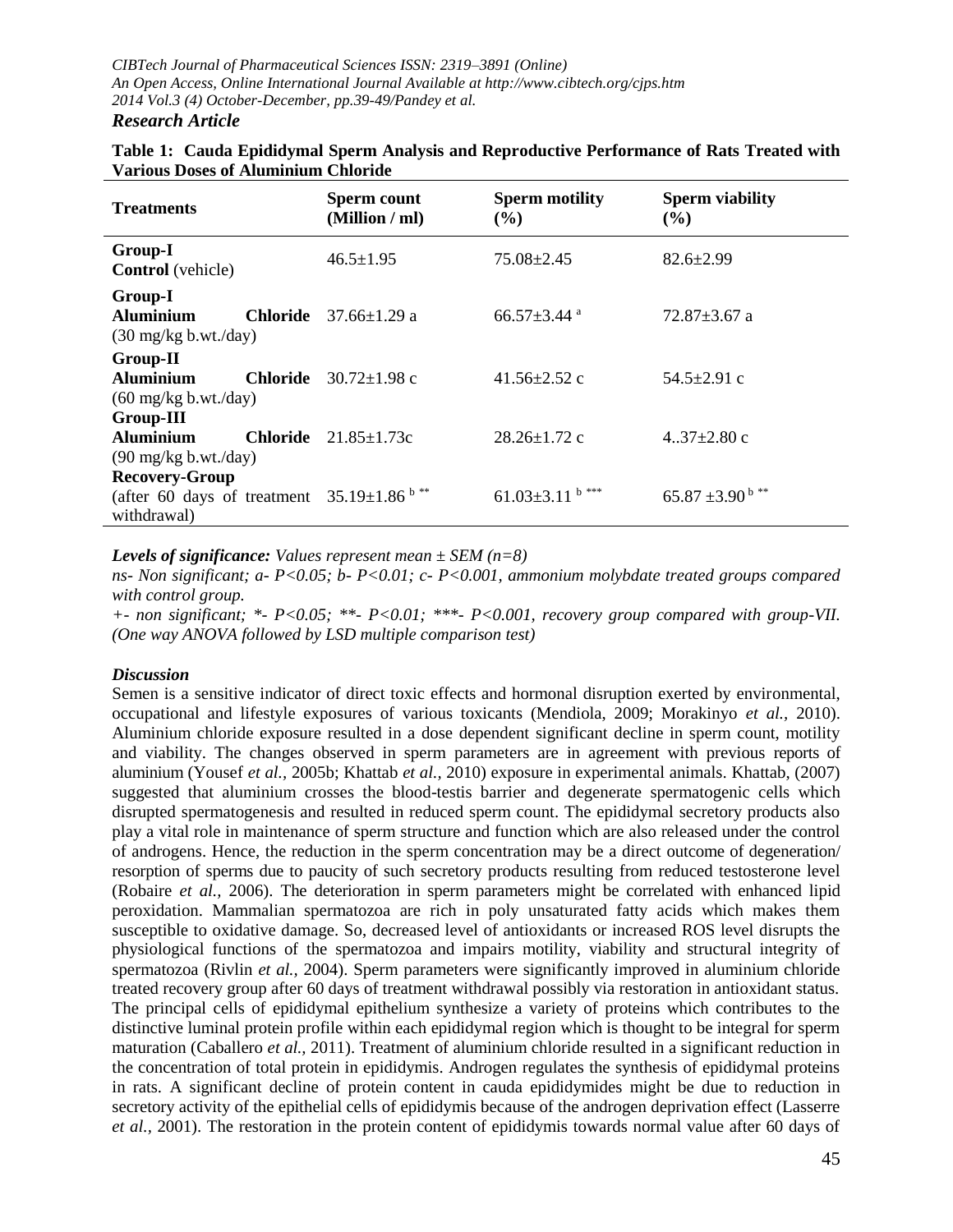# *Research Article*

treatment withdrawal suggests modulation of protein metabolic disturbances. Similar recovery in testicular and epididymal protein content was observed after treatment withdrawal in aluminium treated mice (Chinoy *et al.,* 2005 a, b).

| <b>Treatments</b>                                                               | <b>Total</b><br>protein<br>(mg/g) | Glycoge<br>$\mathbf n$<br>(mg/g) | <b>Sialic</b><br>acid<br>(mg/g)   | <b>Total</b><br>cholesterol<br>(mg/g) | <b>Acid</b><br>phosphatas<br>$e$ (KA unit) | <b>Alkaline</b><br>phosphatase<br>(KA unit) | <b>Fructos</b><br>e<br>(mg/g)<br><b>Semina</b><br>l vesicle |
|---------------------------------------------------------------------------------|-----------------------------------|----------------------------------|-----------------------------------|---------------------------------------|--------------------------------------------|---------------------------------------------|-------------------------------------------------------------|
| <b>Group-I</b><br><b>Control</b><br>(vehicle)                                   | 221.5<br>$\pm 6.58$               | 3.50<br>$\pm 0.13$               | 5.37<br>±0.21                     | 6.04<br>$\pm 0.17$                    | 11.57<br>$\pm 0.42$                        | 52.23<br>$\pm 2.13$                         | 5.79<br>$\pm 0.22$                                          |
| Group-V<br><b>Aluminium</b><br>chloride<br>(30)<br>mg/kg<br>b.wt./day)          | 201.25<br>$\pm$ 5.39 <sup>a</sup> | 3.88<br>$\pm 0.11$ <sup>a</sup>  | 4.67<br>$\pm 0.15^{\text{ a}}$    | 6.74<br>$\pm 0.19^a$                  | 10.39<br>$\pm 0.28$ <sup>a</sup>           | 44.71<br>$\pm$ 1.70 <sup>b</sup>            | 4.96<br>$\pm 0.23$ <sup>a</sup>                             |
| Group-VI<br><b>Aluminium</b><br>chloride<br>(60)<br>mg/kg<br>b.wt./day)         | 191.75<br>$\pm 5.26^{\mathrm{b}}$ | 4.18<br>$\pm 0.11$ <sup>c</sup>  | 4.30<br>$\pm 0.20^{\mathrm{b}}$   | 7.39<br>$\pm 0.17^{\mathrm{b}}$       | 8.92<br>$\pm 0.49$ <sup>c</sup>            | 37.01<br>$\pm$ 1.38 $\degree$               | 4.68<br>$\pm 0.19^{\mathrm{b}}$                             |
| <b>Group-VII</b><br><b>Aluminium</b><br>chloride<br>(90)<br>mg/kg<br>b.wt./day) | 169.12<br>$±4.62$ <sup>c</sup>    | 4.58<br>$\pm 0.10$ <sup>c</sup>  | 3.78<br>$\pm 0.18$ <sup>c</sup>   | 8.39<br>$\pm 0.19$ <sup>c</sup>       | 6.58<br>$\pm 0.39$ <sup>c</sup>            | 31.57<br>$\pm$ 1.42 $\degree$               | 3.90<br>$\pm 0.18$ <sup>c</sup>                             |
| Recovery-<br>Group<br>(after 60 days of<br>treatment<br>withdrawal)             | 194.12<br>$\pm 6.36^{\text{b}**}$ | 4.02<br>$\pm 0.13^{\text{b}**}$  | 4.52<br>$\pm 0.22^{\mathrm{a}**}$ | 6.84<br>$\pm 0.17^{b**}$              | 10.02<br>$\pm0.37$ $^{\mathrm{b***}}$      | 43.53<br>$\pm 1.26^{\rm b***}$              | 4.76<br>$\pm 0.24^{\rm b**}$                                |

|                 | Table 2: Tissue Biochemistry in Epididymis of Rats Treated with Various Doses of Aluminium |  |  |  |  |  |
|-----------------|--------------------------------------------------------------------------------------------|--|--|--|--|--|
| <b>CHLORIDE</b> |                                                                                            |  |  |  |  |  |

*Levels of Significance: Values represent mean ± SEM (n=8)*

*ns- Non significant; a- P<0.05; b- P<0.01; c- P<0.001, ammonium molybdate treated groups compared with control group.*

*+- non significant; \*- P<0.05; \*\*- P<0.01; \*\*\*- P<0.001, recovery group compared with group-VII. (One way ANOVA followed by LSD multiple comparison test)* 

Glycogen has been considered as an energy source in the epididymis and also as a source of the glucose 6- phosphate, required for pentose phosphate pathway (Cooper *et al.,* 1992). An increase in glycogen concentration in epididymis observed in the present study might be due to the reduction of spermatozoa count in epididymal lumen which leads to underutilization of glycogen, resulting in its accumulation in epididymis (Vijayaraghavan *et al.,* 1996). The increased level of glycogen in epididymis showed significant recovery after 60 days of treatment withdrawal by virtue, of increased utilization by spermatozoa.

Reduced epididymal sialic acid content might contribute to alteration in the structural integrity of acrosome membrane of sperms which in turn could influence their metabolism, motility, viability and fertilizing ability (Levinsky *et al.,* 1983). The results are in accordance with previous researchers who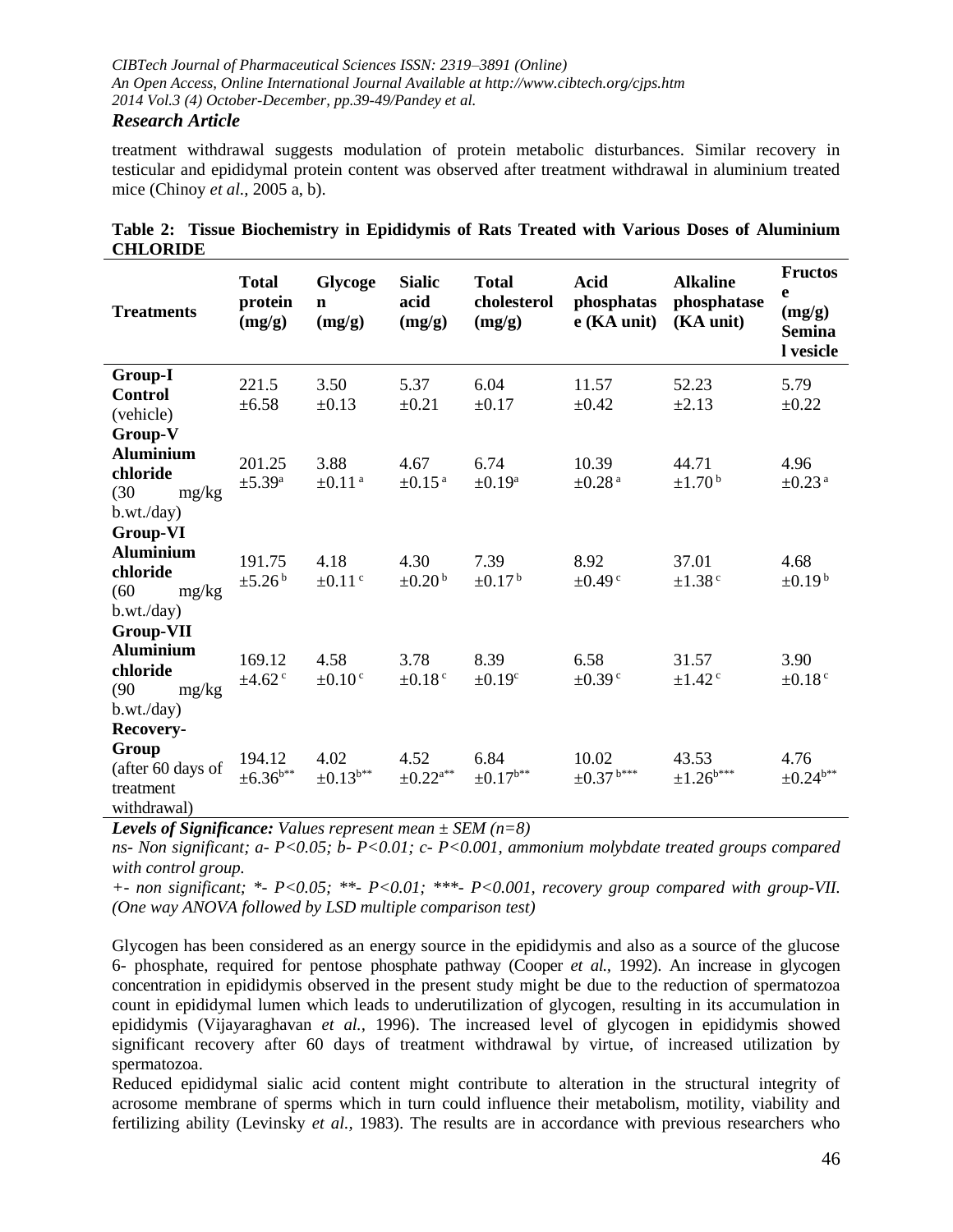## *Research Article*

also reported similar decline in sialic acid in epididymis due to the antiandrogenic or antispermatogenic impact of the metals (Chinoy *et al.,* 2005 a, b; Jain *et al.,* 2007). The level of sialic acid was significantly improved in aluminium chloride treated rats after 60 days of treatment withdrawal probably due to restoration of androgen level.

| <b>Treatments</b>                                                         | peroxidation<br>Lipid<br>(TBARs)<br>MDA/mg<br>mol<br>(n<br>tissue) | <b>SOD</b><br>(unit/mg)<br>protein) | <b>Glutathione</b><br>(n mol/g tissue) | <b>Ascorbic</b><br>acid<br>(mg/g tissue) |
|---------------------------------------------------------------------------|--------------------------------------------------------------------|-------------------------------------|----------------------------------------|------------------------------------------|
| <b>Group-I</b><br><b>Control</b> (vehicle)                                | $1.71 \pm 0.09$                                                    | $8.19 \pm 0.21$                     | $2.98 \pm 0.10$                        | $1.42 \pm 0.05$                          |
| <b>Group-II</b><br>Aluminium chloride<br>$(30 \text{ mg/kg b.wt./day})$   | $2.05 \pm 0.10^{\text{a}}$                                         | $7.32 \pm 0.25$ <sup>a</sup>        | $2.57 \pm 0.12$ <sup>a</sup>           | $1.16 \pm 0.04^b$                        |
| <b>Group-III</b><br>Aluminium chloride<br>$(60 \text{ mg/kg b.wt./day})$  | $2.25+0.11$ c                                                      | $6.86 \pm 0.23$ c                   | $2.25+0.10b$                           | $0.95 \pm 0.06$ <sup>c</sup>             |
| <b>Group-IV</b><br>Aluminium chloride<br>$(90 \text{ mg/kg b.wt./day})$   | $2.85 \pm 0.13$ c                                                  | $6.08 \pm 0.20$ c                   | $1.98 \pm 0.10^{\circ}$                | $0.73 \pm 0.04$ °                        |
| <b>Recovery-Group</b><br>60 days<br>of<br>(after<br>treatment withdrawal) | $2.09 \pm 0.13$ <sup>a**</sup>                                     | $7.05 \pm 0.23$ <sup>b**</sup>      | $2.40 \pm 0.10^{b**}$                  | $1.15 \pm 0.04$ <sup>b***</sup>          |

# **Table 3: Lipid Peroxidation and Antioxidant Defense System Markers in Epididymis of Rats Treated with Various Doses of Aluminium Chloride**

**Levels of significance:** Values represent mean  $\pm$  SEM (n=8)

ns- Non significant; a- P<0.05; b- P<0.01; c- P<0.001, ammonium molybdate treated groups compared with control group.

+- non significant; \*- P<0.05; \*\*- P<0.01; \*\*\*- P<0.001, recovery group compared with group-VII. (One way ANOVA followed by LSD multiple comparison test)

Cholesterol derivatives such as oxysterols play an integral role in the regulation of epididymal function. It is essential for the maintenance of epididymal epithelium and subsequently sperm maturation (Cornwell, 2009). Adams and Johnson, (1977) reported a decline in the epididymal cholesterol as spermatozoa pass through the rat epididymis. Thus, the utilization of lipids as source of energy during spermatozoa transit through the epididymis has been postulated in a number of mammalian species.

Increased cholesterol level in epididymis might be correlated with disturbed catabolism or transport of cholesterol. Moreover, less uptake of cholesterol by spermatozoa might be another possible reason for the elevation in cholesterol concentration which is consistent with reduced epididymal sperm count observed in present study. The increased level of cholesterol content in epididymis showed significant decline after 60 days of treatment withdrawal probably due to restored sperm count in epididymis.

It has been suggested that ACP activity was markedly reduced in the epithelial cells of epididymis by orchidectomy (Goyal and Vig, 1984). Thus, it might be possible that decline activity of ACP in the epididymis is due to decreased activity of spermatozoa reflecting reduced androgen output. ALP plays a key role in the transport of molecules between the epithelium principal cells and capillaries of the subepithelial connective tissue in epididymis and in the maturation of spermatozoa into the luminal compartment of the epididymis (Adams, 1983). Similar decline in the activity of epididymal alkaline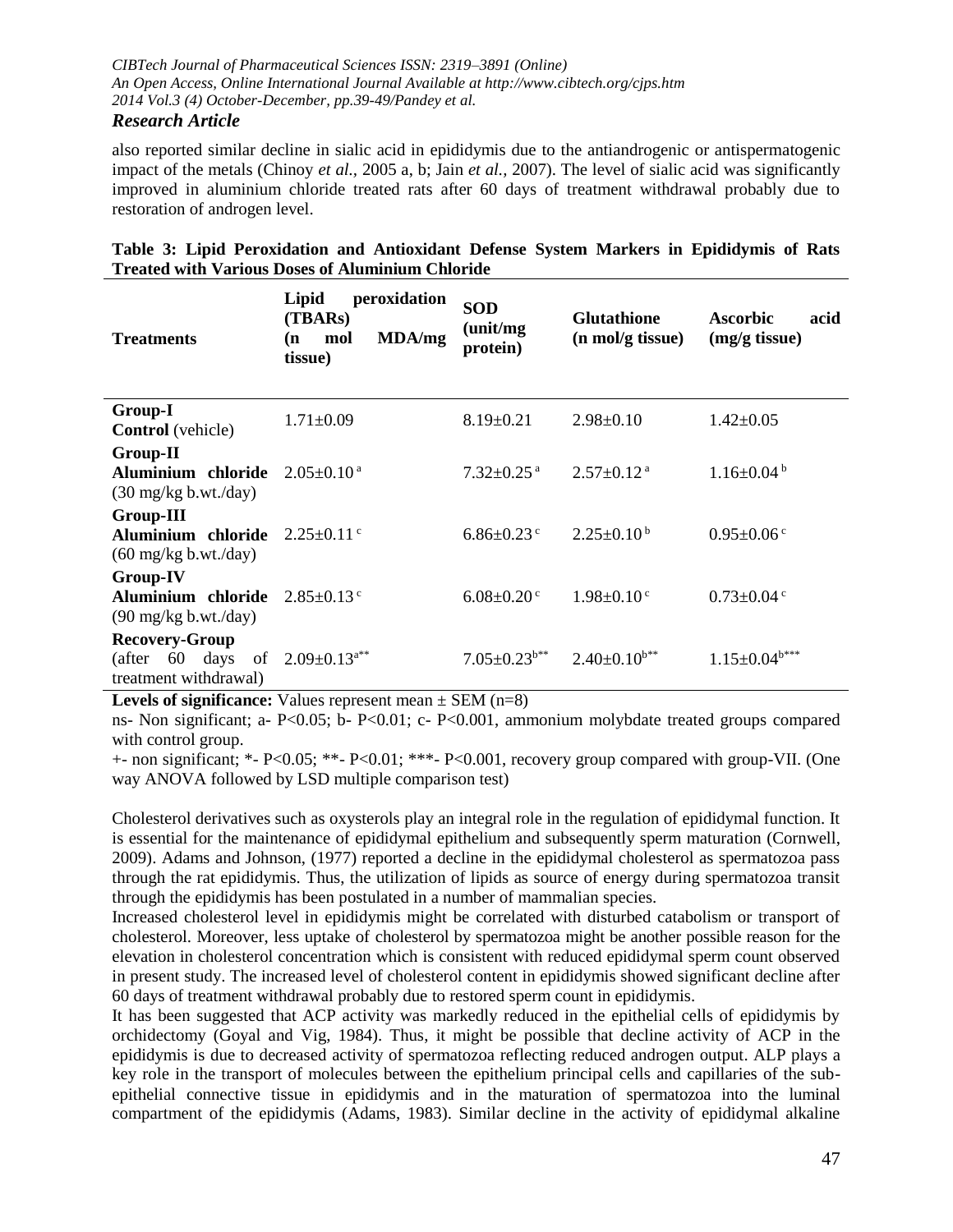## *Research Article*

phosphatase was observed in animals exposed with aluminium (El- Demerdash, 2004), chromium (Dey and Roy, 2009), mercury (Saxena and Kumar, 2004) and stannous chloride (El-Demerdash *et al.,* 2005)

Decreased activity of epididymal acid phosphatase appeared to be reversible after 60 days of cessation of treatment in highest dose group by virtue of androgen restoration. Similarly, improved activity of ALP in rats after 60 days of treatment withdrawal suggesting partial modulation of the degenerative effects.

The epididymides possess antioxidant defense system to protect spermatozoa from oxidative injury by secreting antioxidant enzymes under steroid regulation. It is known that on the way from caput to cauda epididymis, the sperm membrane become richer in unsaturated fatty acids and therefore, the membrane becomes more prone to peroxidation damage (Marchlewicz *et al.,* 2007). Rats treated with aluminium chloride exhibited an increase in lipid peroxidation in the epididymis which could be due to the concomitant increase in the generation of free radicals or reduced content/ activity of antioxidants in epididymis. Similar elevation in the levels of thiobarbituric acid-reactive substance (TBARs) in epididymis was reported in aluminium (Yousef and Salama, 2009) treated rats. It has also been suggested that the ionic radii of  $Al^{3+}$  most closely resemble those of Fe<sup>3+</sup>, therefore the appearance of  $Al^{3+}$  in Fe<sup>3+</sup> sites is probable. Aluminium is known to be bound by the  $Fe<sup>3+</sup>$  carrying protein transferring, thus, reducing the binding of  $Fe^{2+}$ . The increase in free intracellular  $Fe^{2+}$  might cause the peroxidation of membrane lipids and thus, causes membrane damage (Nehru and Anand, 2005).

The reduced activity of SOD and level of GSH may be due to increased utilization in trapping free radicals generated due to toxic effect of aluminium in epididymis. Super oxide dismutase requires copper and zinc for its functional activity and stability. It has been suggested that aluminium can induce abnormal metabolism or displacement of metals like Zn and Cu which might be one of the possible reasons of reduced SOD activity as observed in present study (Guo *et al.,* 2002).

Aluminium might affect the glutathione (GSH) synthesis by inhibiting NADPH-generating enzymes such as glucose 6-phosphate dehydrogenase and NADP-isocitrate dehydrogenase. Since, NADPH is shown to be a main factor for the GSH regeneration, the decreased GSH level could be also ascribed to insufficient supply of NADPH (Yousef and Salama, 2009; Yousef *et al.,*2004). Nehru and Anand, (2006) suggested that aluminiun exposure decrease the ATPase activity which in turn could result in gluthathione synthesis alteration.

Significant decline of ascorbic acid in epididymis of aluminium chloride treated rats also indicate oxidative stress which is correlated with decline of sperm count, motility and viability. Since, ascorbic acid is protective antioxidant vitamin in the epididymis (Colagar and Marzony, 2009). The activities of SOD as well as levels of GSH and ascorbic acid were partially but significantly increased in epididymis of aluminium chloride recovery group after 60 days of treatment withdrawal suggesting reduced lipid peroxidation and free radical generation concomitantly with an improvement of antioxidant defense system.

In the present study a dose dependent regressive changes in cauda epididymis were observed in rats treated with aluminium chloride for 60 days duration. The epithelium lining of the lumen showed marked degenerative changes, reduction in epithelial cell height, reduction of the number and length of stereocilia and an increase in the intertubular connective tissue.

The lumen contains sperm debris and only scanty spermatozoa. Alterations in the histopathological picture of the epididymis might be attributed to enhanced oxidative stress as observed in present study. Kalaiselvi *et al.,* (2014) suggested that exposure of aluminium chloride induces depletion of antioxidant defense system in epididiymis which may lead to disruption in functional and structural integrity of epididymis of adult rats. The histoarchitecture of the epididymis was become significantly normal after 60 days of treatment withdrawal probably due to decline in epididymal lipid peroxidation and improvement in antioxidant defense system.

### **REFERENCES**

**ATSDR (2008).** *Toxicological Profile for Aluminum.* Agency for Toxic Substances and Disease Registry. (U.S. Department of Health and Human Services, Public Health Service, Atlanta, GA).